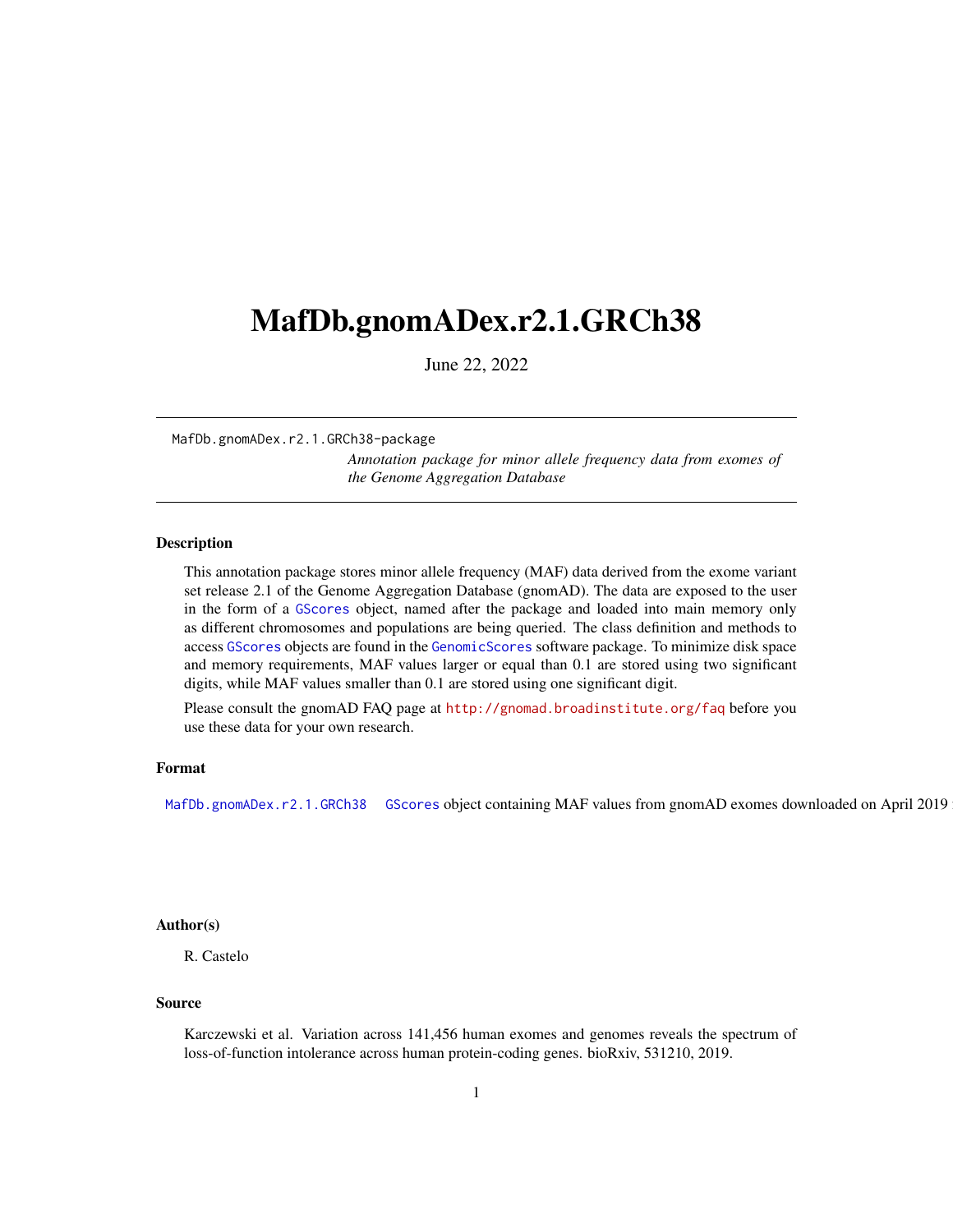<span id="page-1-0"></span>The Genome Aggregation Database (gnomAD), Cambridge, MA (URL: [http://gnomad.broadins](http://gnomad.broadinstitute.org)titute. [org](http://gnomad.broadinstitute.org)) [April, 2019, accessed]

# See Also

[GScores-class](#page-0-1) [gscores](#page-0-1) [GenomicScores](#page-0-1)

#### Examples

library(SNPlocs.Hsapiens.dbSNP149.GRCh38) library(MafDb.gnomADex.r2.1.GRCh38)

ls("package:MafDb.gnomADex.r2.1.GRCh38")

```
mafdb <- MafDb.gnomADex.r2.1.GRCh38
mafdb
citation(mafdb)
```
populations(mafdb)

## lookup allele frequencies for rs1129038, a SNP associated to blue and brown eye colors ## as reported by Eiberg et al. Blue eye color in humans may be caused by a perfectly associated ## founder mutation in a regulatory element located within the HERC2 gene inhibiting OCA2 expression. ## Human Genetics, 123(2):177-87, 2008 [http://www.ncbi.nlm.nih.gov/pubmed/18172690]

```
snpdb <- SNPlocs.Hsapiens.dbSNP149.GRCh38
rng <- snpsById(snpdb, ids="rs1129038")
rng
gscores(mafdb, rng)
gscores(mafdb, GRanges("15:28111713"))
```